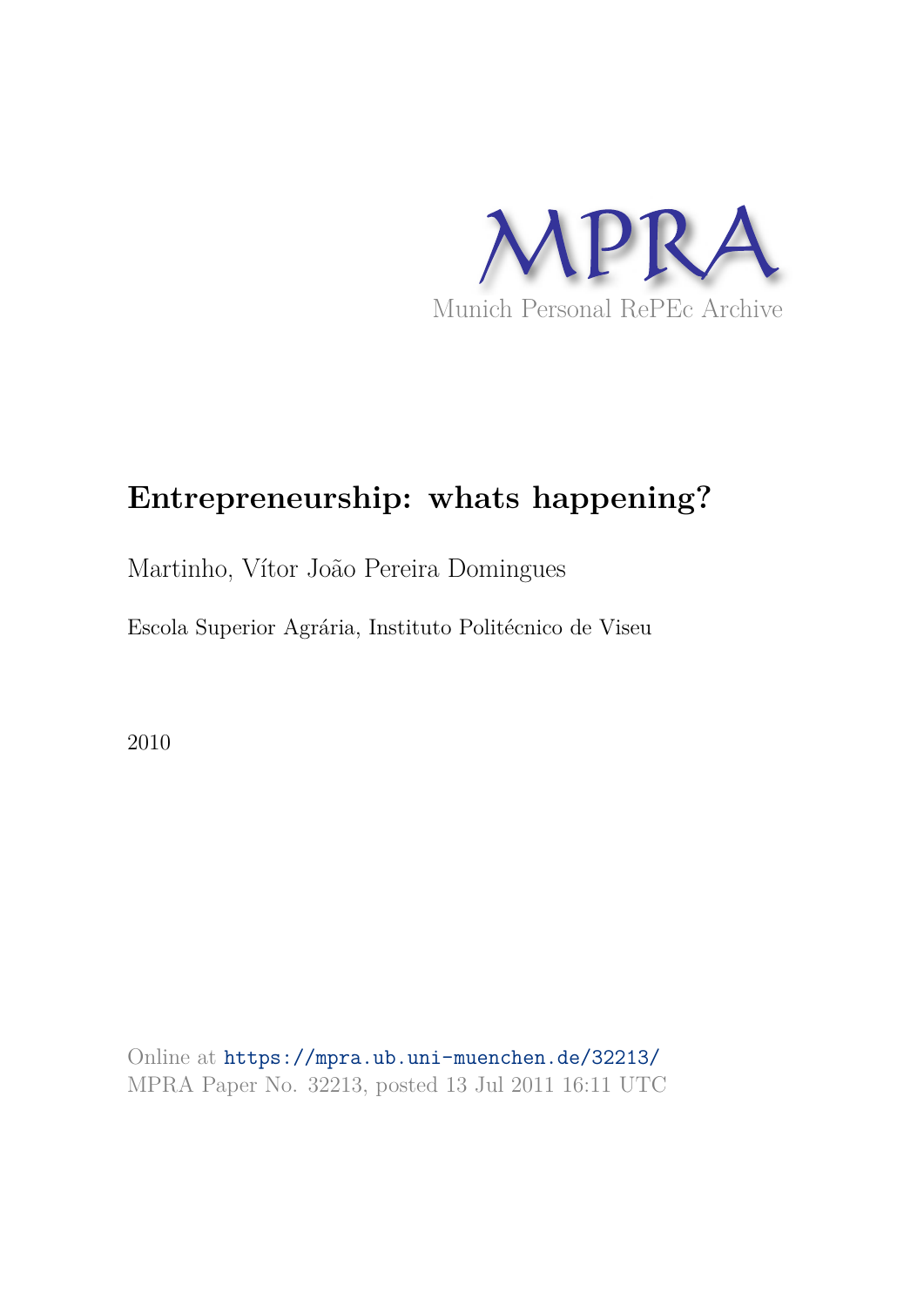> **Title:** Entrepreneurship: what´s happening? **Name:** Vítor João Pereira Domingues Martinho **Affiliation:** Polytechnic Agricultural School of Viseu **Address:** Quinta da Alagoa - Estrada de Nelas Ranhados 3500 - 606 VISEU e-mail: vdmartinho@esav.ipv.pt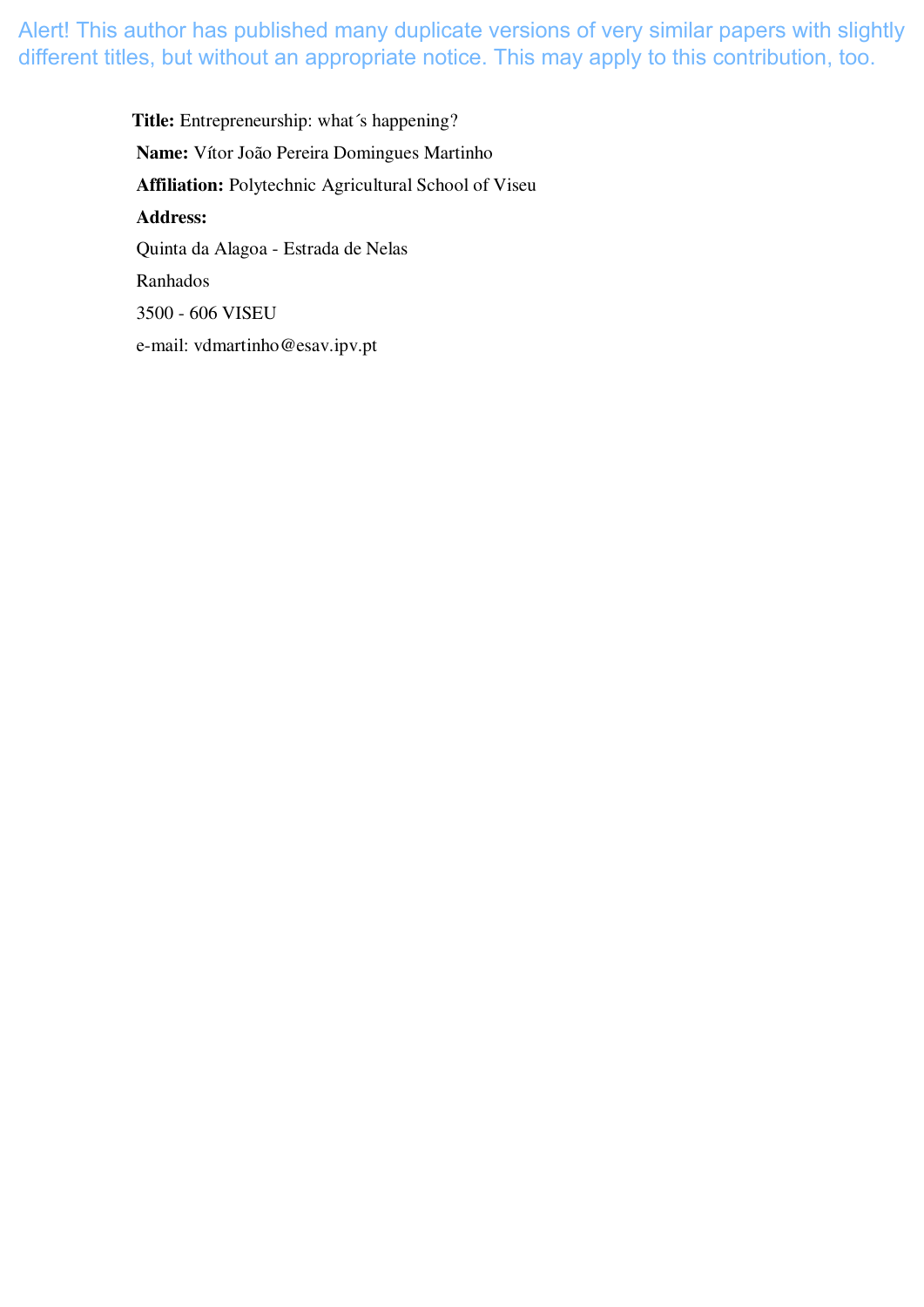## **Entrepreneurship: what´s happening?**

#### **Abstract:**

Much has been said lately about entrepreneurship, so it seems important to leave here some personal analysis on this topic. The issues outlined here result from a work in about a year in which because a personal and professional obligations it was doing some research on these issues. This is an interesting topic that has not yet expired and on which there is much to research, do it is an area where there are many challenges.

**Keywords:** entrepreneurship; entrepreneurs; innovation.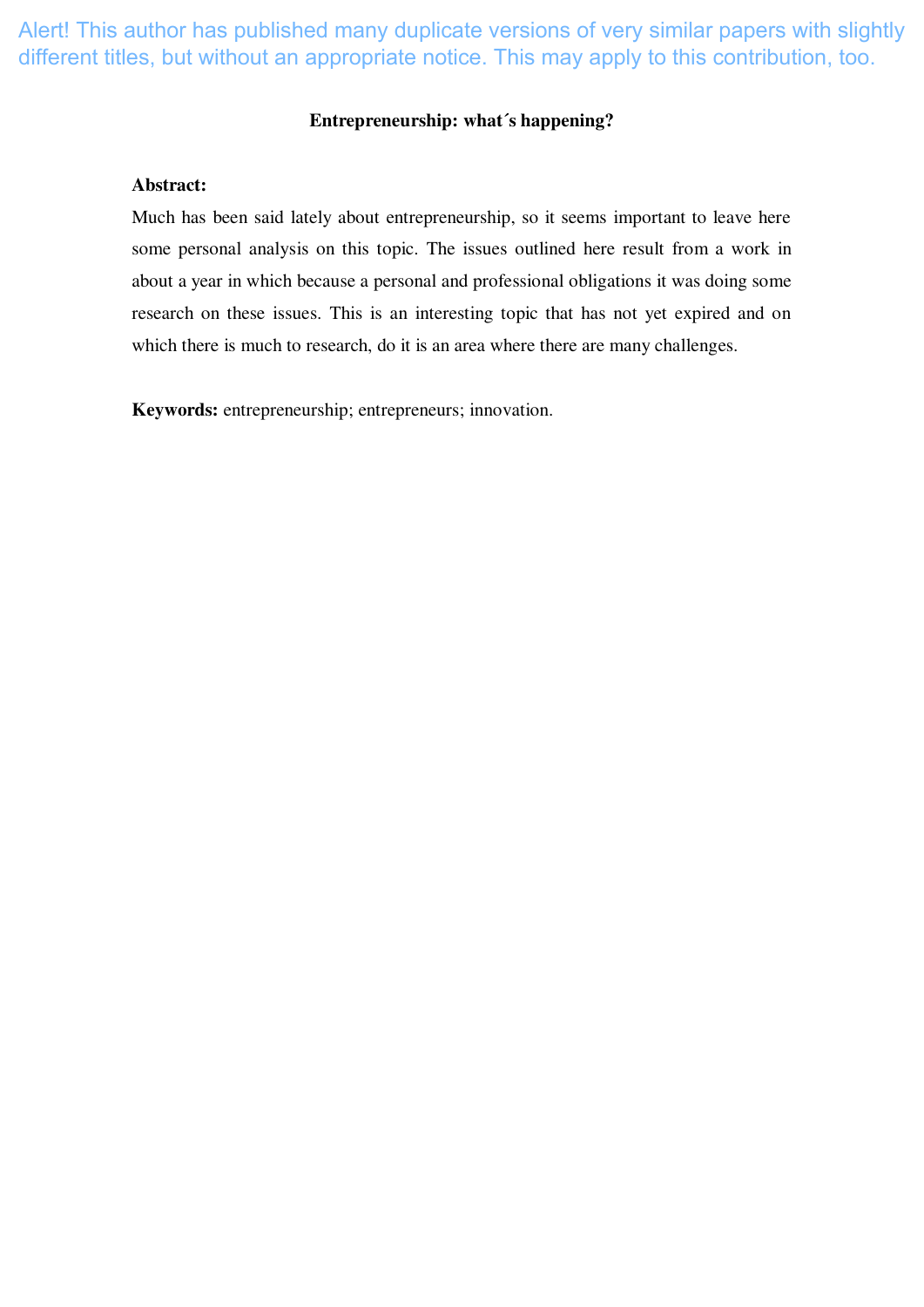### **1. Introduction**

The literature on entrepreneurship is not really wide and to speak on this subject is also not very common in academic circles and even up in the midst of economic activities. Anyway, this is not a new subject, although it had a more prominent lately, much derived from the economic crisis and the need to maintain economies to grow to create jobs. It is known of the need for economies to grow about 2% per annum in order to create jobs. What then can end up clashing with environmental issues and lead to our "green foot" (which is necessary to remove and place in the environment for each of us to live) is growing. To reconcile economic growth with environmental sustainability is the major challenge of present and future brings us. Hence the appearance also of other concepts, such as sustainable development, namely economic growth without compromising the availability of resources for future generations.

There is a tendency to associate entrepreneurship to individuals, ie, entrepreneurship is because people are entrepreneurs. Moreover, some argued that this word derives from the French term "entrepreneur" that means the person who organizes, leads, operates and takes risks. But also, we associate entrepreneurship legal structures more like businesses, or even certain areas, as regions and countries. What makes perfect sense, particularly now, following EU policies, especially for rural areas, which speaks more to the need to make marketing space in order to promote so the set geographic areas through a brand space (Montemuro, Lafões, Caramulo, ...).

Hence, training in entrepreneurship is increasingly a concern of private institutions and also many public. Some argue the need to begin to start training in these areas in more original teachings, because in addition to awaken interest in these matters may be a new way of learning and to teach.

Usually a question that arises is whether entrepreneurship is born with the people or is acquired, or is something that is innate or is it possible to construct an entrepreneur. The views, of course, are divided on this issue, but it remains a good question.

For these reasons, we considered relevant to present the fourteen approaches as set out below.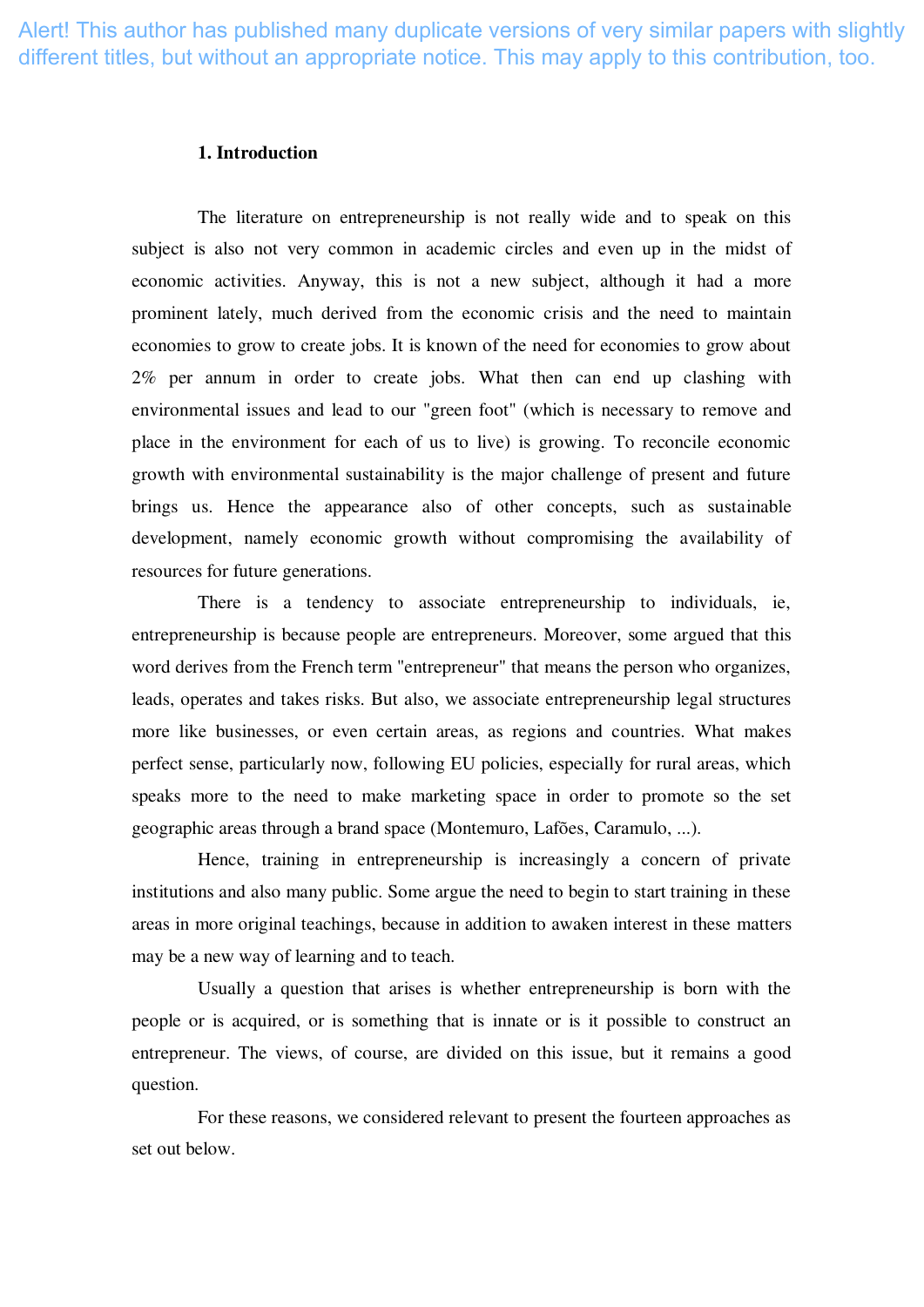## **2. Another way of being**

Entrepreneurs are increasingly central in our societies, because they are builders of economies, profit opportunities, accept the risks, play in the global market and when they reach the targets are wealthy.

The fact, currently, is that a job for life no longer exists, 80% of new jobs are created in a company with 10 or fewer workers, there needs to be adaptable, flexible and entrepreneurial, 45% of Europeans like to have your own business and 61% of Americans are ready to try to be entrepreneurs.

The evolution of societies leads parallel changes in the economy and education. A paradigm shift in education, with the various policies that have been adopted, and the "Bologna Process" is an example, has allowed students more perspective to the job market.

The effect, in the occidental world, is that in 1989 less than 5% of young people knew what was entrepreneurship, in 1999 64% considered it the first choice of career and ultimately the businesses started by young people increased four times, 50% of taxes come from small and micro-enterprise and in China created the "Wise Man Takes All" ("reality show" Chinese, in which competitors do their best to create your own business).

In these questions there is usually a gap between myth and reality. For example, there is the myth that mistakes have costs and the reality is that mistakes made early are profitable. Moreover, some say that we fail 100% of the shots that we do not try. Some argued that we should not make the management of failures, we should manage the costs of failures. Finally, Lee lacocca (as Chairman of Chrysler Motors), said "Apply yourself. Get all the education You Need, by then, by God, of something. Do not just stand there, make it happen. "

In this regard it is worth seeing the videos on youtube of Steve Jobs, on a speech at Stanford University.

The economics have changed in many different levels and are now more organized in networks, have interdependent structures are based on the expectation of personal growth, they are led on the basis of charisma, have diverse work forces, looking to take advantage of the time, are customer focus and objective information. Consequently, education must become more focused on skills and less on content, the ownership of knowledge must be of the student, the leadership must be more of a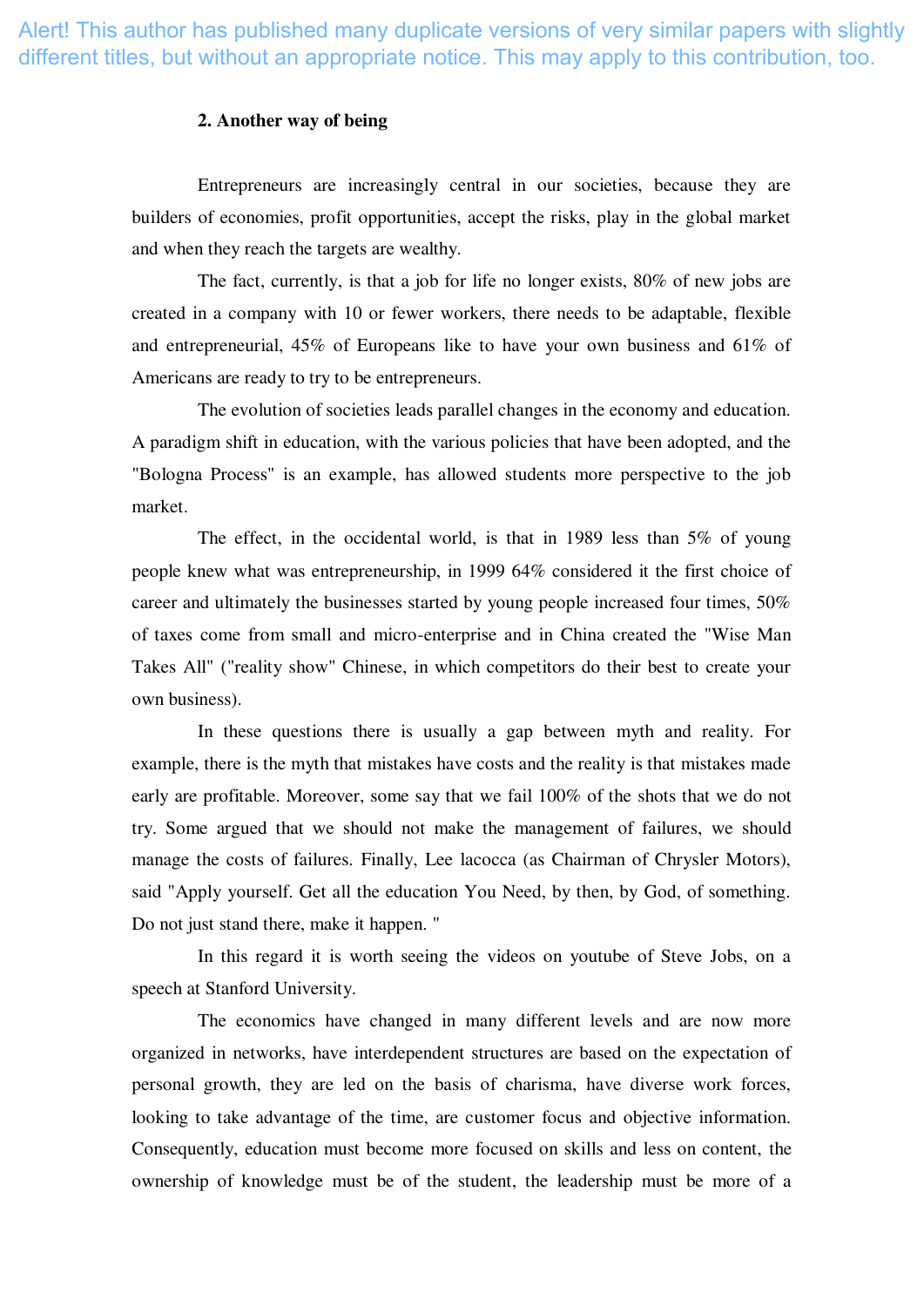mentor and fewer specialists, students need to be generating more ideas and minus liabilities, errors may be useful to learn and no longer feared and be an emphasis on practice.

## **3. Training models**

There are several companies who have dedicated themselves to training in entrepreneurship (one of them is CG International (2010) which has several publications) based, some of them, one of best known models of training in these areas, as the model of CG International.

This model is supported by 15 years of experience in the development of entrepreneurship education in different parts of the world, is action-oriented and applies to personal and professional development. Does the entrepreneur as having a learning and development cycle. It focuses on personal development and the characteristics necessary to be an entrepreneur. At bottom, people are formed in order to make the most of their potential and thus can earn much money and get rich.

CGI's consultants have experience in a work done in over 65 countries and were directly or indirectly involved in the formation of 500 000 young entrepreneurs. Indeed, very recently held training at the Polytechnic Institute of Viseu, for teachers of various institutions of higher education, based on this model of CGI.

In this model the development cycle of the entrepreneur is divided into five phases: desire (I want to be an entrepreneur), generation of ideas (need an idea), identification of opportunities (there is an opportunity in that idea?), Planning and initiation. Of course, not all people can, even with such training, explore their potential and factors can be varied. Because if we were to take literally the theoretical literature on the characteristics of the entrepreneurs, those who could gather them all would be a superman or a superwoman. And here we refer to the old question, that is, entrepreneurs are born or build up.

The methods of generating ideas is about: copy, combine, solve problems, make something better, using leisure time, structuring capabilities, recycling, travel and looking for ideas, discussion groups, talking and listening, develop listings, find alternatives, improve something, daydreaming, etc... I would say that can generate good ideas is an art to which it is necessary to assemble a set of factors to propitiate.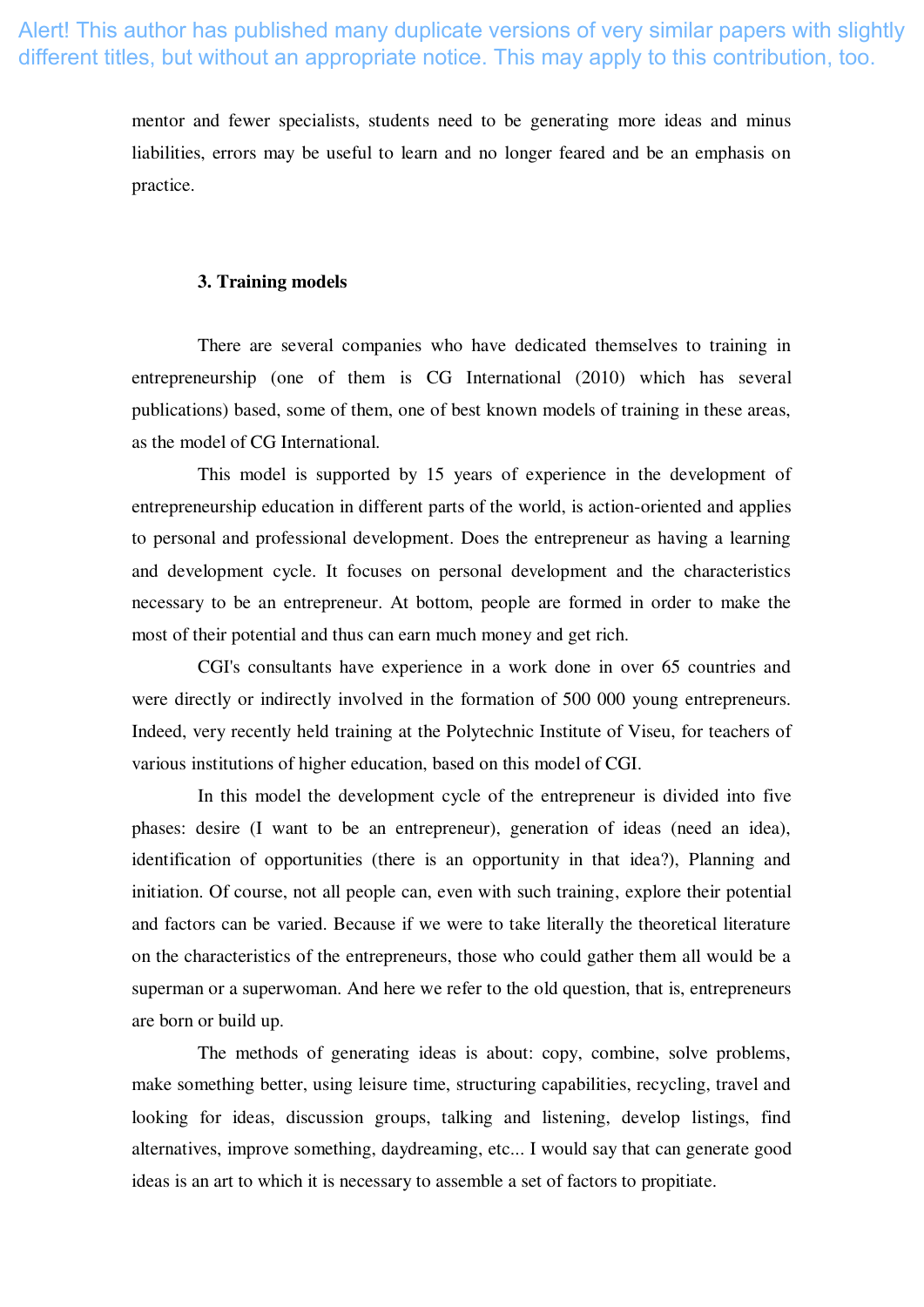> The CGI model refers, among others, two methods of generating ideas, SCAMPER and WALT DISNEY.

> The SCAMPER method whose name are initials of which should be linked to the generation of ideas, ie, Replace, Combine, Adapt, Modify, Put other uses, Eliminate and Reverse.

> The method of Walt Disney is divided into three phases: the first phase of the Dreamer (Brainstorming is the phase in which no idea is bad), the second is the stage Designer (is where you make a selection of some ideas) and the last is the phase of Detail (where you choose the best idea).

> Generally, entrepreneurs learn through the following phases: coaching, colleague support, experience, knowledge and planning. Coaching is a practical guide that gets used a lot on business and some people even use it to your personal life. In the background is a guardian, properly trained staff to guide people and / or professionally. Entrepreneurs must have personal qualities, attitudes, skills and information. After the foundation of entrepreneurship is the action. As such, an entrepreneur should be decided, should be aware that there are many factors around you that will destabilize and then must act (carry out an action, even without any information).

> The techniques of teaching / learning model of CGI based mainly on practical activities, working in small groups, participants become owners of the learning process, who are themselves leaders and minimizes the time of traditional teaching in which the trainer minister theoretical concepts. It is curious that if you look at the legislation of the Bologna process much of what has been said about the CGI model ends up here and there, be found in this documentation. This seeks to focus the training to the level of European higher education on student and skills he should acquire, by changing the training paradigm for content for the training for skills.

> In short, at this times, very derivative of the evolution of world economies and the current climate, those able to exploit optimally their capacity and make the right decisions in due time, it threatens to be a person of success.

## **4. Organization of training**

The models of entrepreneurship, particularly those of CG International (developed and explained in CG International (2010) publications), usually also be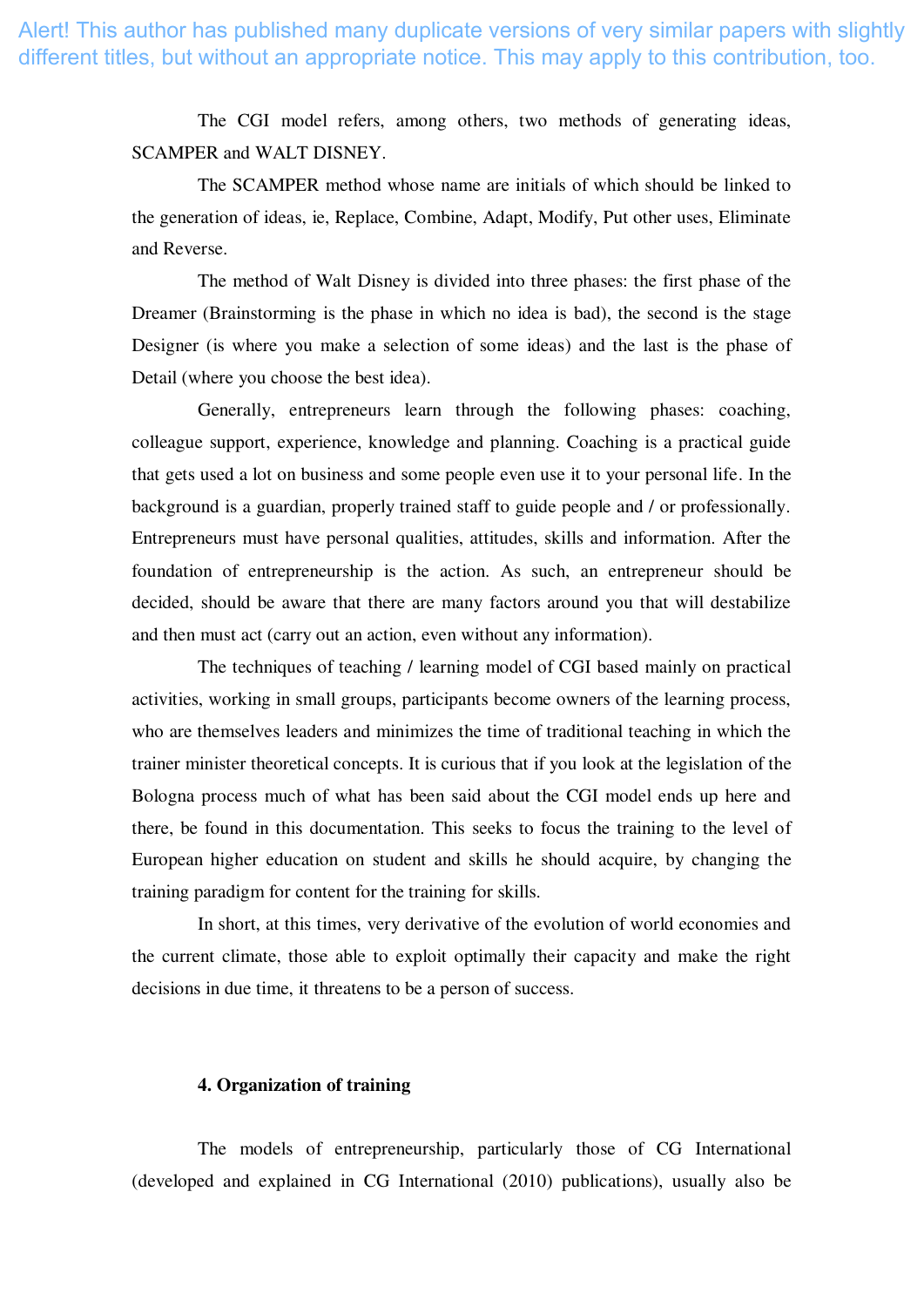applied in organizing the training.

In the CGI models are considered seven steps for the organization of training: introduction (it is a brief introduction to the topic and should focus on action to be held), clarity (to ensure that the student realized that the task will have to play) , action (the trainee perform the tasks that allow you to understand the context of learning), review (students should tell their stories and send in a simplified form what happened in the action), reflection (which is guided by the trainer should build bridges between action and matter), testing (works as an abstract) and widespread (connection between action and specific applications in different areas). In practice, these methodologies are not always easy to apply, much derived from the model of teaching and learning, yet we have at different levels of education, particularly in the early levels, because at the level of higher education, with the Process Bologna, the paradigm is changing, but here the situation is not easy because the same problem. In this regard it is important cite Peter Drucker, "The best way to predict the future is to create it.".

Plans for training the key points are: to support learners in their own learning process, facilitating an environment where trainees learn by doing, facilitate an approach to different modes of learning and heterogeneous group of learners, so that the exchange of experiences is greater. This is a formation that is not masses, but an individualized training, which then ends up colliding in some cases constraints of various kinds. Anyway, the philosophy is pertinent.

The dynamics of groups on these issues is crucial but must be prepared for the following stages: formation/incorporation, confusion/explosion, standardization, implementation and solution/suspension. At the stage of confusion/explosion appeals to the experience of the trainer is able to achieve the goals originally proposed.

#### **5. Entrepreneur for a day**

Usually the training on entrepreneurship culminates with the entrepreneurial activity for a day (and the training I did with the CG International was no exception), which seeks both to the students apply what they learned, contact with the reality of enforcing a idea in practice and to earn some money.

This activity should be: working in groups, plan the business for 3-4 hours, plan profit, non-recourse to lotteries or games, not developing illegal activities, be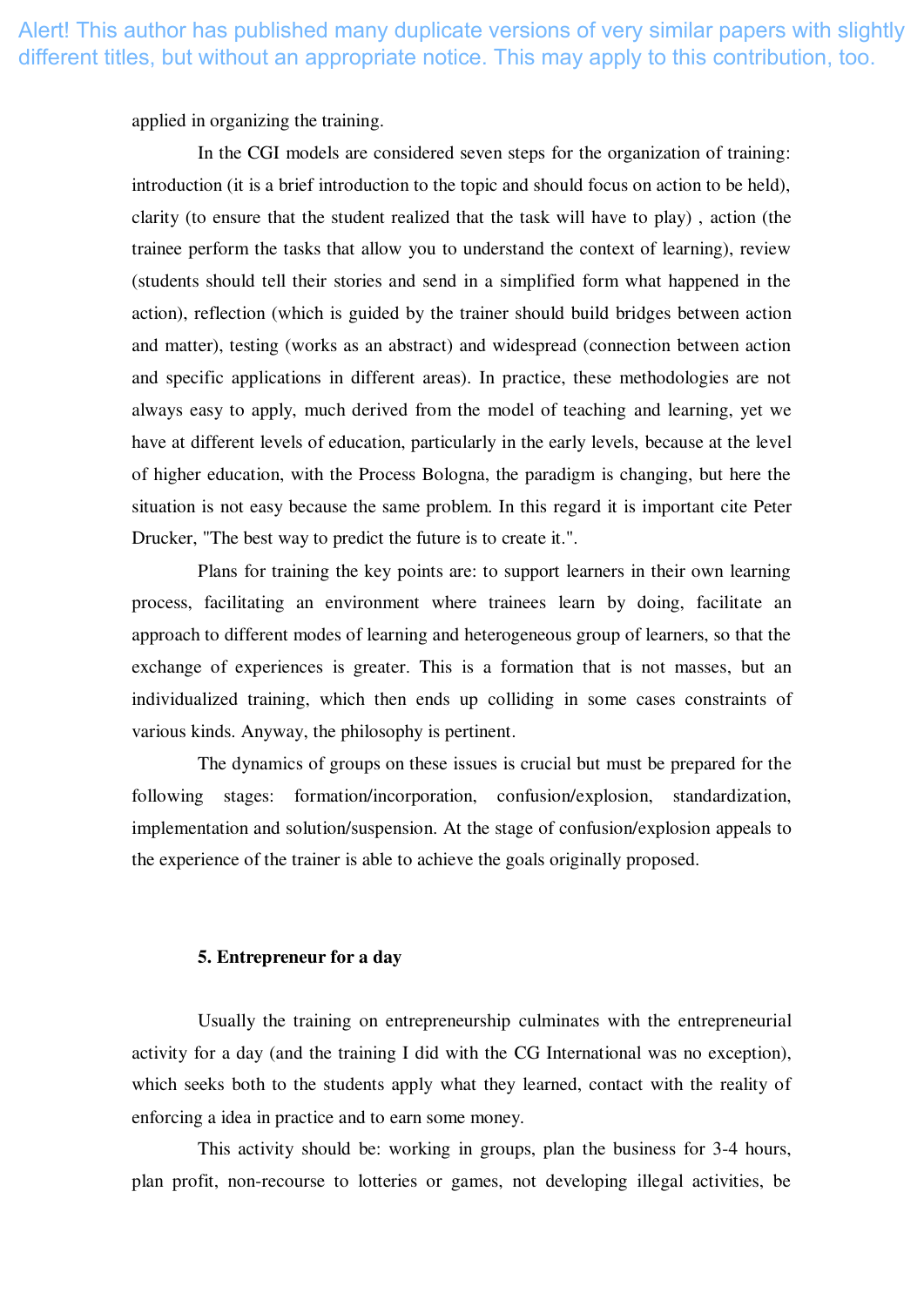aware of existing business and not interfere with them, try to do anything different that has never been done before, not rely on charities as a method of sale and have fun. In this activity when you have large groups and people from diverse backgrounds is gratifying to witness the business ideas that are presented. The odd thing is that it often creates a learner motivation that leads to all to participate and enthusiastically.

In preparation of the business, entrepreneur for a day, students should seek to answer the following questions: what is the product/service you want to sell, who are the promoters of the business and customers, where is the business, the period in which will run the business, as customers know what is selling and how much will it cost business. In these questions some caution with the logistics, it is very easy to forget to ask permission to sell to municipalities in certain urban areas, the leaders of the shopping centers there to sell and so on. In most cases, just a verbal or telephone contact to request permission to occupy a certain space for 3-4 hours, sufficient time to implement a business for a day because more than that can become counterproductive. Incidentally, you can use this contact to just start doing business!

Once the activity is due to reflect on what happened using, among others, the method PNI (which was Positive, Negative and Indifferent). Positive about what was to be examined: what went right, what forces were used, stood up and was amazed to be successful at. In what was Negative must be taken into account: what needs to be improved, which could be different, which has disappointed and what would have been better. About Indifferent investigate: what surprised, what was thought to change and what is considered interesting. If planning for a particular action is crucial to the subsequent detailed analysis is essential to avoid repeating the same mistakes and try to improve in coming times.

## **6. From theory to practice**

It is known the will of the Portuguese in creating their own business, but when it comes time to move from theory to practice, begin to emerge early hesitations. This matter has been subject to several sociological studies that have pointed to historical reasons, some recent and some not so.

It is imperative to change this trend, because we will lack the action, which sometimes has to do with bureaucracy, sometimes with the lack of associated services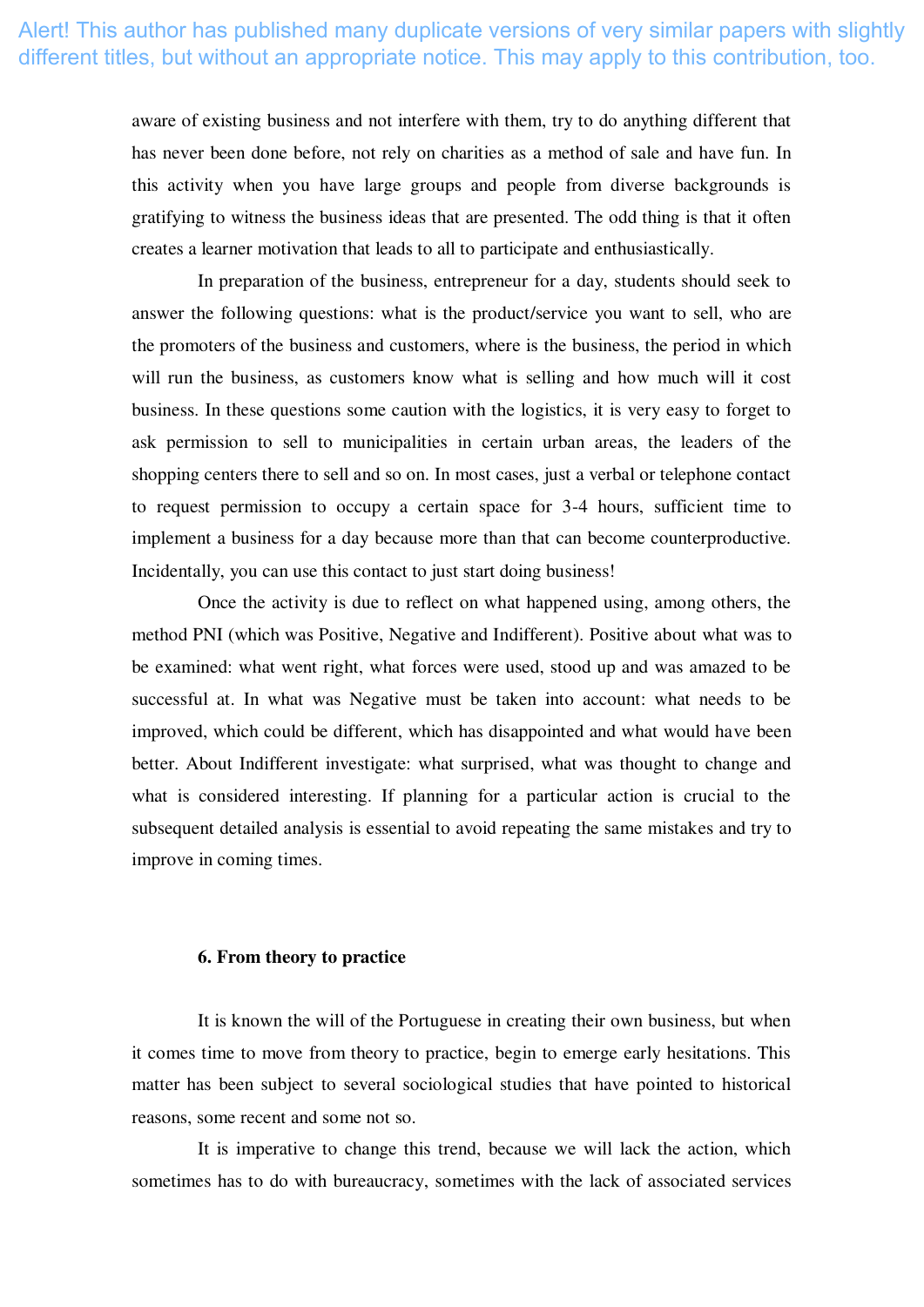and still others with fear of making mistakes and yet with what other people might think.

The lack of associated services that enable putting into practice the idea of business is indeed a major constraint to business creation and entrepreneurial innovation. All of us had, already, innovative ideas which later foundered in the absence of services that help to make a good project, for example, or when there are, for lack of market competition, practice some prices misadjusted to the size of what is intended. Incidentally, I usually say that there are sectors where it is unclear why there is unemployment, because it's all to do.

The fear of failure is, as noted, a major barrier to innovation and entrepreneurship. In rare instances, in Portugal, who throughout his life story relates that he has created several businesses, or to mention that some of them lost money. But the way is like that, we need to implement the ideas that we think a priori, of course, are the best and when we fail it is unnecessary to be afraid to assume the mistakes, learn from them, avoid repeating them and pass for the implementation of another good idea. All this, with the costs of failures duly considered, it is preferable to inaction, to leave then and not risk. As already has been mentioned several times, resistance to frustration is the main characteristics of entrepreneurs.

In short, since the ideas are well planned (with good market research/marketing and with good financial studies), are the best partners and to gather good personal characteristics (honesty, and persistence), the chances of having success in the implementation good ideas are endless.

## **7. Self-employed**

According to the European Commission (2010), 57% of the Portuguese like to have your own job, which will not only now, since already in 2000 were about 67% of the Portuguese wanted to work on their own. Moreover, in the first 15 European Union countries (excluding the CEECs - Central Europe and Eastern Europe), Portugal joined in this trend is only by Greece, Italy, Ireland and Spain. The scene in the new 10 CEECs is not much different, which means that the EU 25 (excluding Romania and Bulgaria which joined in 2007), about 50% prefer to be employed against the 37% of the United States of America. That shows the difference in terms of entrepreneurial spirit, these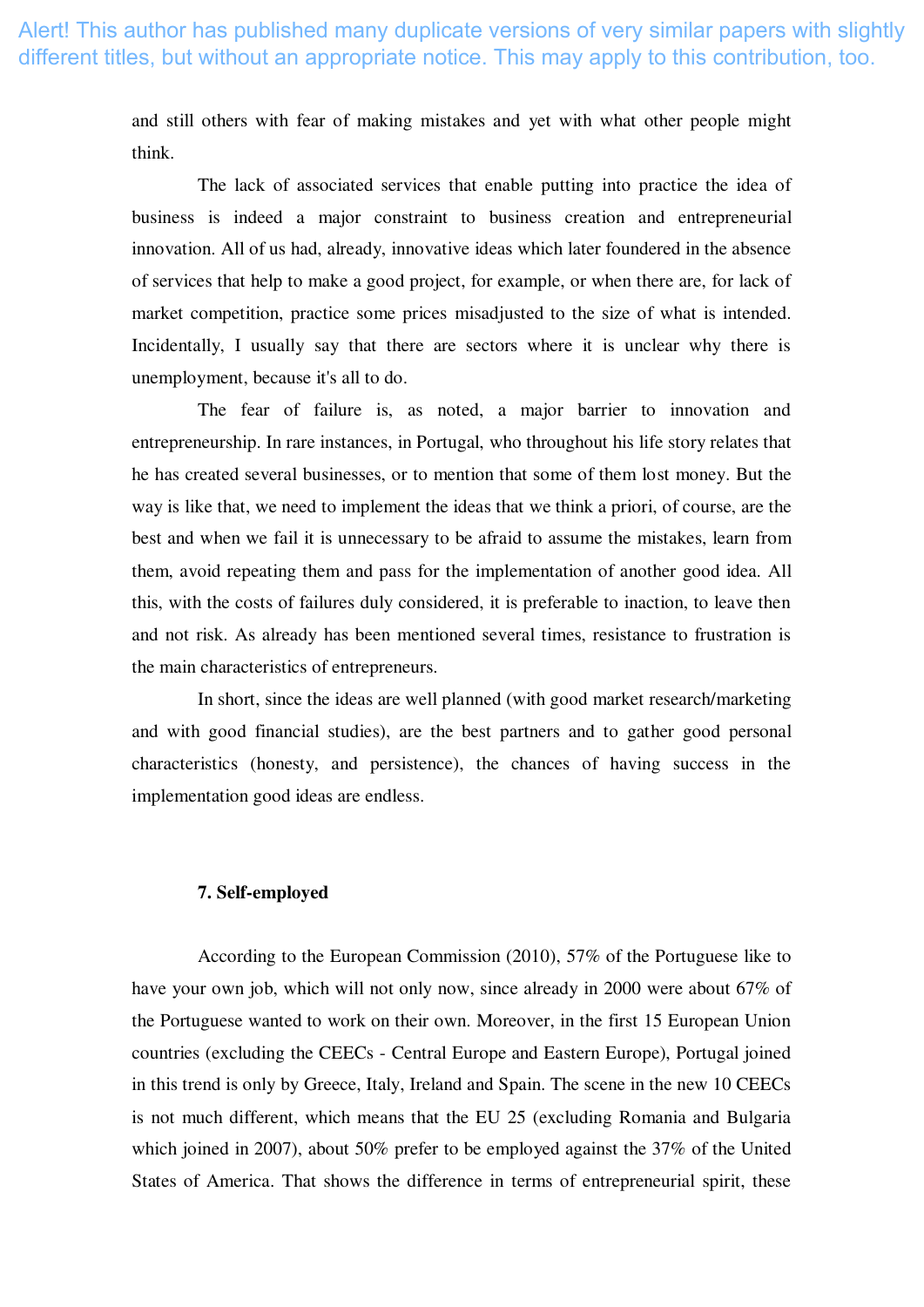two worlds. If we think today, and socio-economic crisis which we live today, given this context, we can imagine the ability to recover these two realities, the European and North American. Although this indicator alone is not sufficient to draw conclusions, see the case of Portugal and Greece, which have a large percentage of the population wanting to create their own jobs and then did not materialize.

In the European Union to 25, men are more like to have your own job (50.2%), young people between 15 and 24 years (54.9%), the population also is studying (54.7%), those who have their own employment (72.9%) and those whose parents had their own job  $(50.6\%)$ .

The context referred to here for the European Union, ie the preference, on average, be employed, have causes in areas such as: the desire to have a guaranteed income, working hours fixed in social security, administrative difficulties, lack of funding for the actual job, not having worked on their own and fear of failure. Of all these reasons the most decisive in Portugal is the desire to have a guaranteed income and stable, as a little across the generality of the European Union.

#### **8. Business creation**

In the EU 25 (EU) 57% of the population is willing to create his own company, while the remaining would be willing to work solely on their own, without necessarily constitute an enterprise (European Commission, 2010). In the United States of America the picture is not very different in this aspect, ie around 54% of the population are interested in starting a business and invests in it. In this context, once again the Portuguese are above average, as are 71% who liked to create his own company.

In terms of socio-demographic factors in the EU are more men who liked having their own business (61.5%), young people aged between 15 and 24 years  $(65.3\%)$ , the population that is still study  $(67.8\%)$ , people from metropolitan areas (60.0%), those who have their own employment (59.5%) and those whose parents had their own job  $(62.5\%)$ .

The reasons that lead people to have their own business has to do with issues such as: personal independence, free choice of location and working hours, better income opportunities, business opportunities, favourable economic climate, lack of opportunities attractive jobs, a tradition of family or friends to create their own business.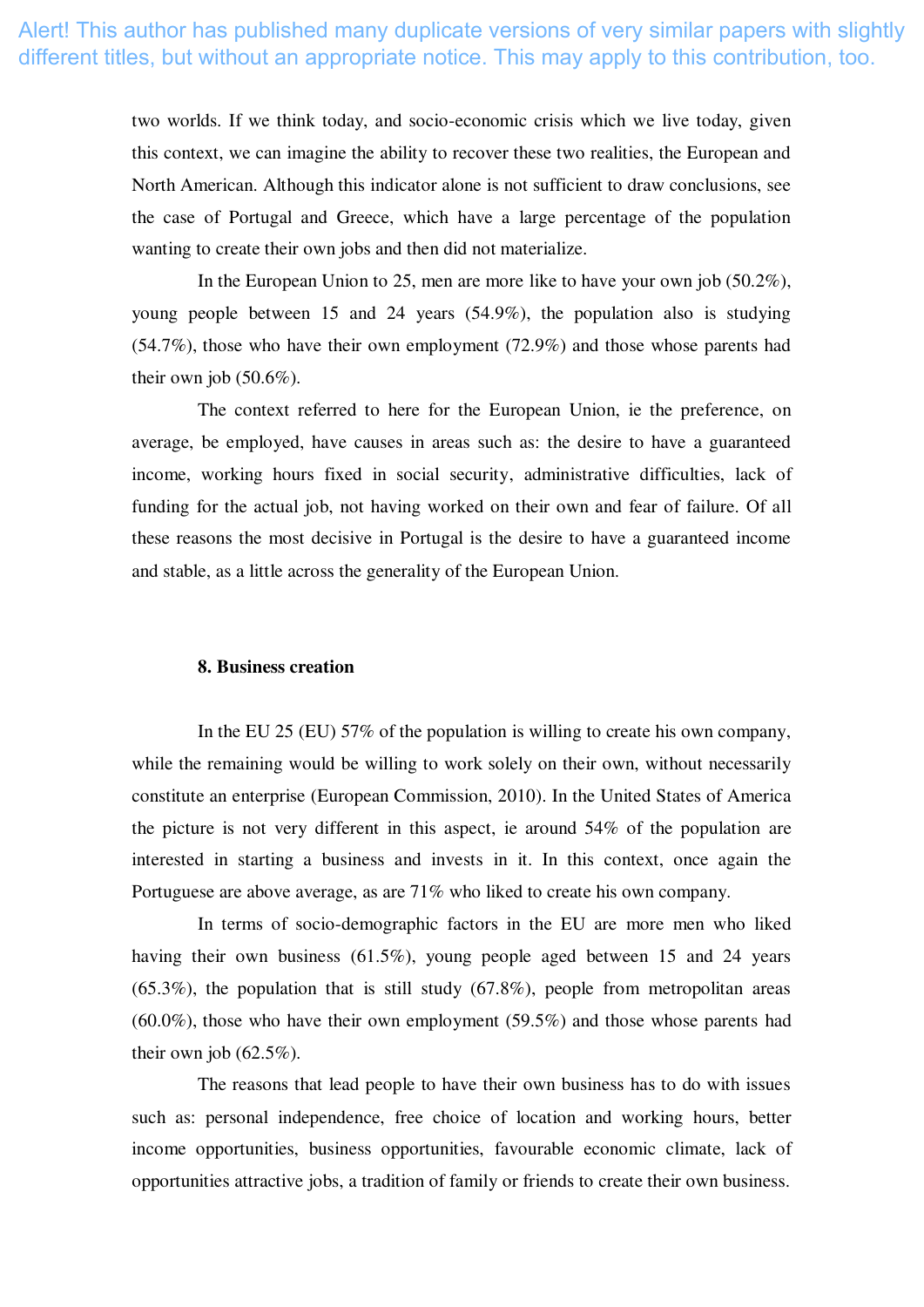In Portugal, like other European Union countries to 25, the main reason why people choose to create your own business is the personal independence and defining their own targets. If at first reason all countries are unanimous, in the second and third reason is not so, alternating between free time and place of work and the possibility of better performance.

If you look at these indicators alone, which has its value, as has already been said, there is satisfaction with the interest of young people to invest and take risks, but once again the rural areas fall far short of the desire to generate and implement new and innovative initiatives.

## **9. The image of entrepreneurs**

In the European Union (EU) to 25 (without Bulgaria and Romania) in the 10 CEE countries (countries of Central and Eastern Europe and the newest EU members) and the United States of America (USA), approximately 88% population believes that entrepreneurs are creators of employment (with the U.S. to have a slight advantage and was around 89%), about 70% of people think are the basis for creating wealth, benefiting everyone (with the U.S. have Again, advantage and situate themselves in the 75% to 67% of the CEE countries), about 40% (roughly) is of the opinion that entrepreneurs only think in its own portfolio (52% in the CEECs and 24% in the U.S. ) and around 40% believes that exploit the people who work (57% in the CEECs and 26% in the U.S.). Interestingly, the two extremes in terms of opinion about the entrepreneurs in this set of countries. The U.S. with a more favourable opinion (result, eventually, a greater daily contact with the fruits of entrepreneurship) and the CEE countries with a more pessimistic view (the result probably of different economic strategies and guidelines followed in these countries, a story very recent).

In Portugal, 89% of Portuguese entrepreneurs consider the creators of jobs, 84% believe they are the basis of wealth creation, benefiting the entire population, 49% think they think only in their own enrichment and 52% are convinced that entrepreneurs' claims, only, to exploit the people who work.

In fact, both the EU-25, as U.S. and countries in CEE, invariably, people mostly think that entrepreneurs are job creators. In second place, these countries, it is considered entrepreneurs as creators of wealth, with the exception of Slovakia who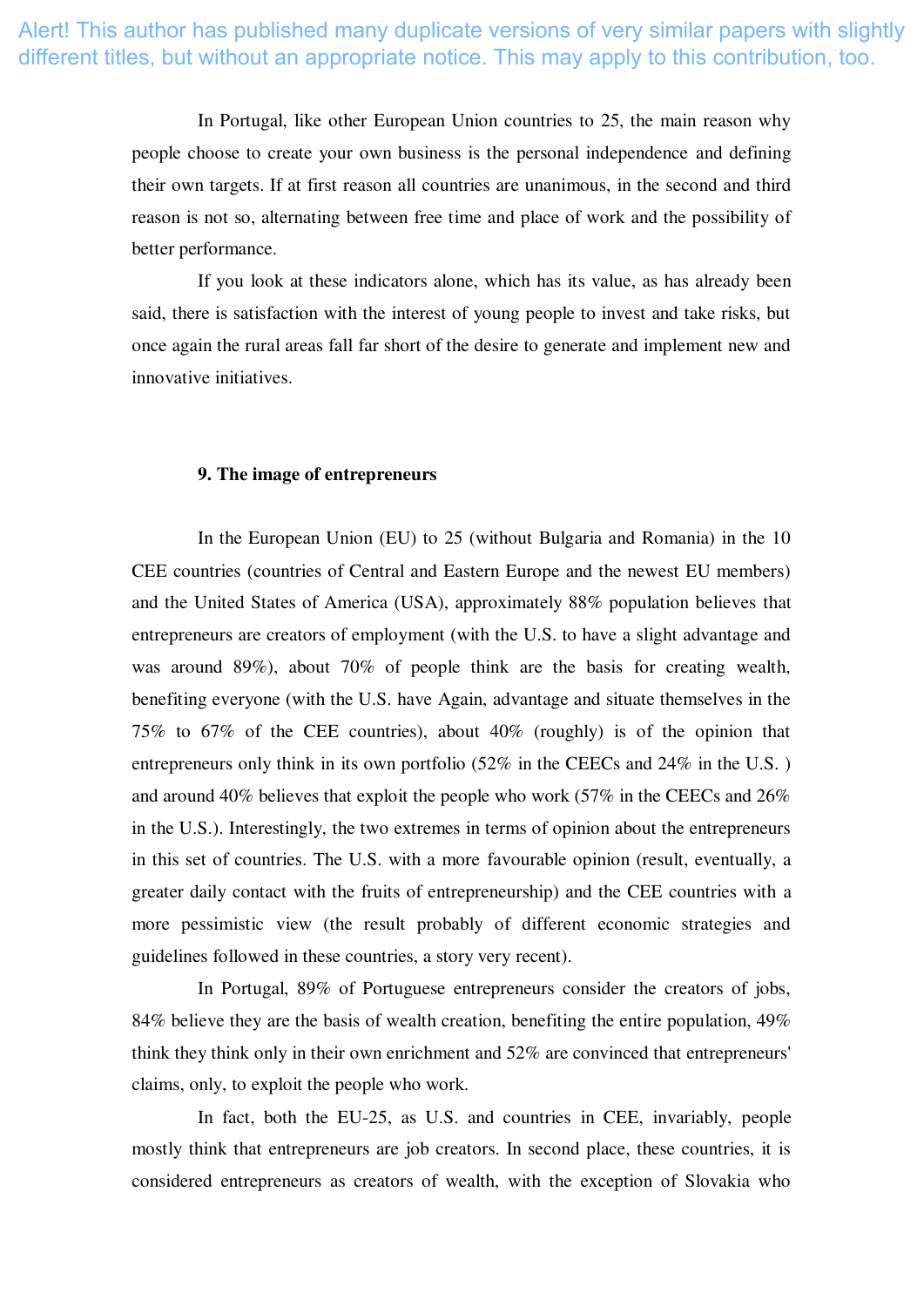regard them as exploiters of workers and Cyprus who regard them as selfish and concerned with the creation of his own fortune.

In social matters, in the EU25, the entrepreneurs are the basis of wealth creation, mostly for men, for people over 55 years, with training and with more than 20 years, metropolitan areas, with self-employment and whose parents had their own jobs. They are selfish and preoccupied with his own fortune, especially for women, for persons over 55 years, people in training and aged under 15 years of urban areas, workers on behalf of others whose parents were already employees. We are seen as creators of employment in most men, people 25 to 39 years, people with education and with more than 20 years, rural areas and with their own employment. They think they are explorers, especially men, people over 55 years, young people up to 15 years in training, and urban workers on behalf of others.

It's an interesting scenario and it shows as well as daily experiences ultimately influence the outlook of people on reality.

#### **10. Tips for starting a business**

The European Commission (2010) explains that one can start a business in 9 steps, namely: the conception of the idea, testing the idea and surround yourself the right team, development of the business plan, get the initial capital; formal constitution company, find the ideal place; definition of governing bodies and the recruitment of employees, and start the business.

The first major challenge is the conception of the idea. To help test the feasibility of an idea should seek to answer objectively the following questions: have the entrepreneurial profile, which the recipient of my product, the market needs of what I have to offer, what services they provide; which the benefits of my service, which my competition, how can I differentiate myself from my competition, what price will I charge for my services, which the initial investment that I will need, how will finance me, what is the best location for my company, the activity that will develop lacks any special licensing, which the capital that my company must have, there is some support for my work; choose as my partners, and how many ideal partners for my project.

In Portugal, the formal constitution should begin by choosing the ideal legal form for each company. From here you can pick up one of several centers of Business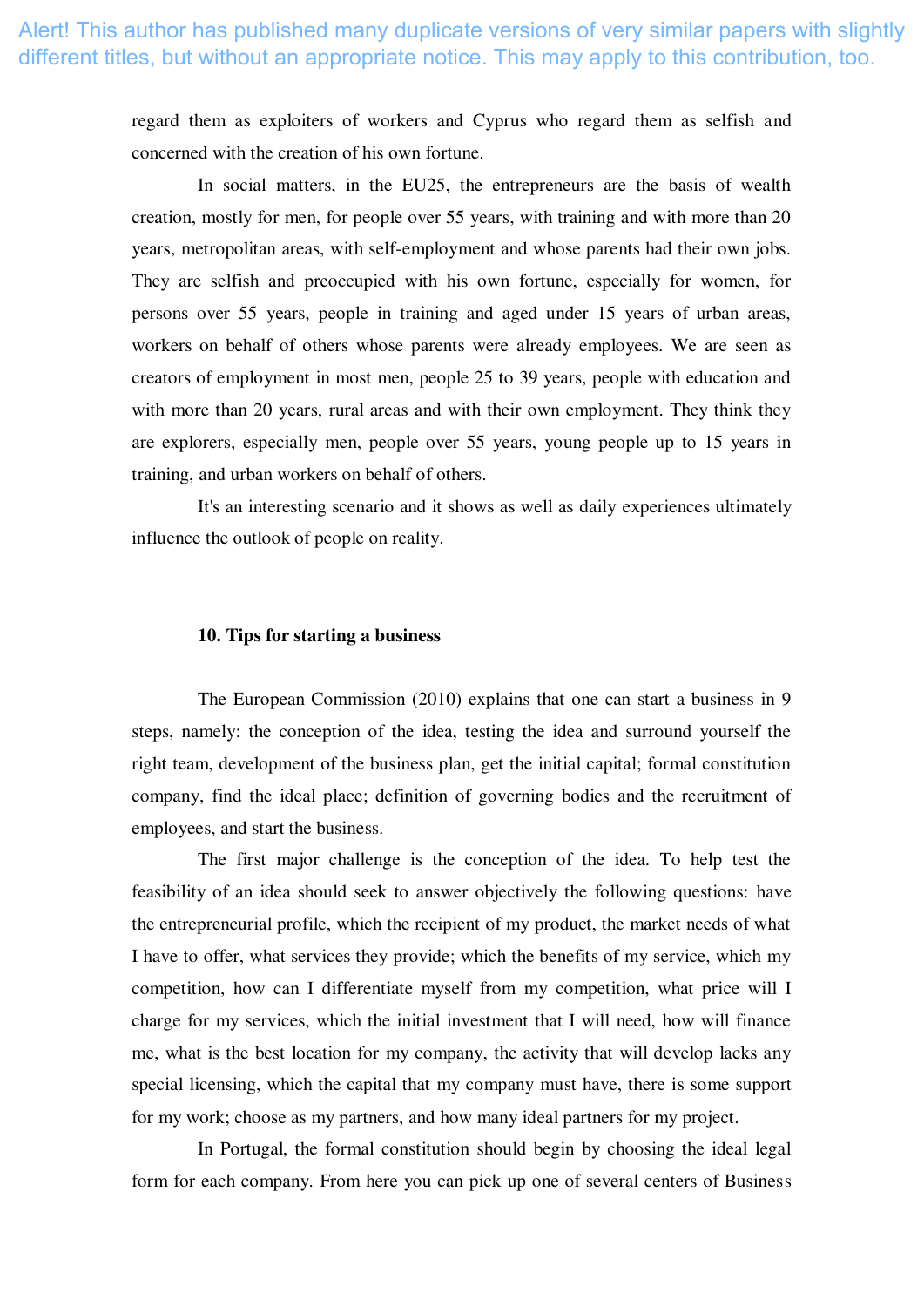Formalities to act on the following tasks: application for Certificate of Eligibility for Name or Designation of Collective Person; card application for Provisional Collective Person, marking deed, concluding deed, declaration of commencement of business; request the Commercial Register, publication in the Official Journal and entered in the National Register of Legal Persons; enrolment in Social Security, and application for entry in register of Commercial or Industrial.

Who meet all these stages, is capable of initiating activity of your company. At this point there should be a concern to verify that all details are operational to receive customers, from facilities, human resources and communication structures.

#### **11. To avoid errors in setting up a business**

Like everything in life, too, in the creation of companies is usually the small details and the small questions, often overlooked by seem harmless, that problems arise.

Therefore, according to the European Commission (2010), there are mistakes we should avoid in the creation of a company, such as miscalculating the market; underestimate the competition; invest prematurely; misjudge deadlines; misjudge the foreseeable profitability ; know the sector; customize too firm, not properly consider the legal issues, and conflict of ideologies between the partners.

Miscalculate the market may be the verdict of failure at the outset of the company, because it usually is not difficult to produce but to sell and, therefore, we must know the company's market and produce according to consumer needs that market.

Competition should always be respected and never devalued, and for that we must always be ahead of what the company´s potential competitors can offer and market.

Investing more than is necessary and sizing the company may have consequences that can be decisive at the very start, especially when the investment is made with excessive use of banking and payment of interest. It may happen that the turnover does not get to pay interest and amortization.

Calculate well the "timings" of business is crucial for success in order to avoid the market products so lagged and times unlikely to be consumed. It is also important to know the area well so you can steer, knowingly, the evolution of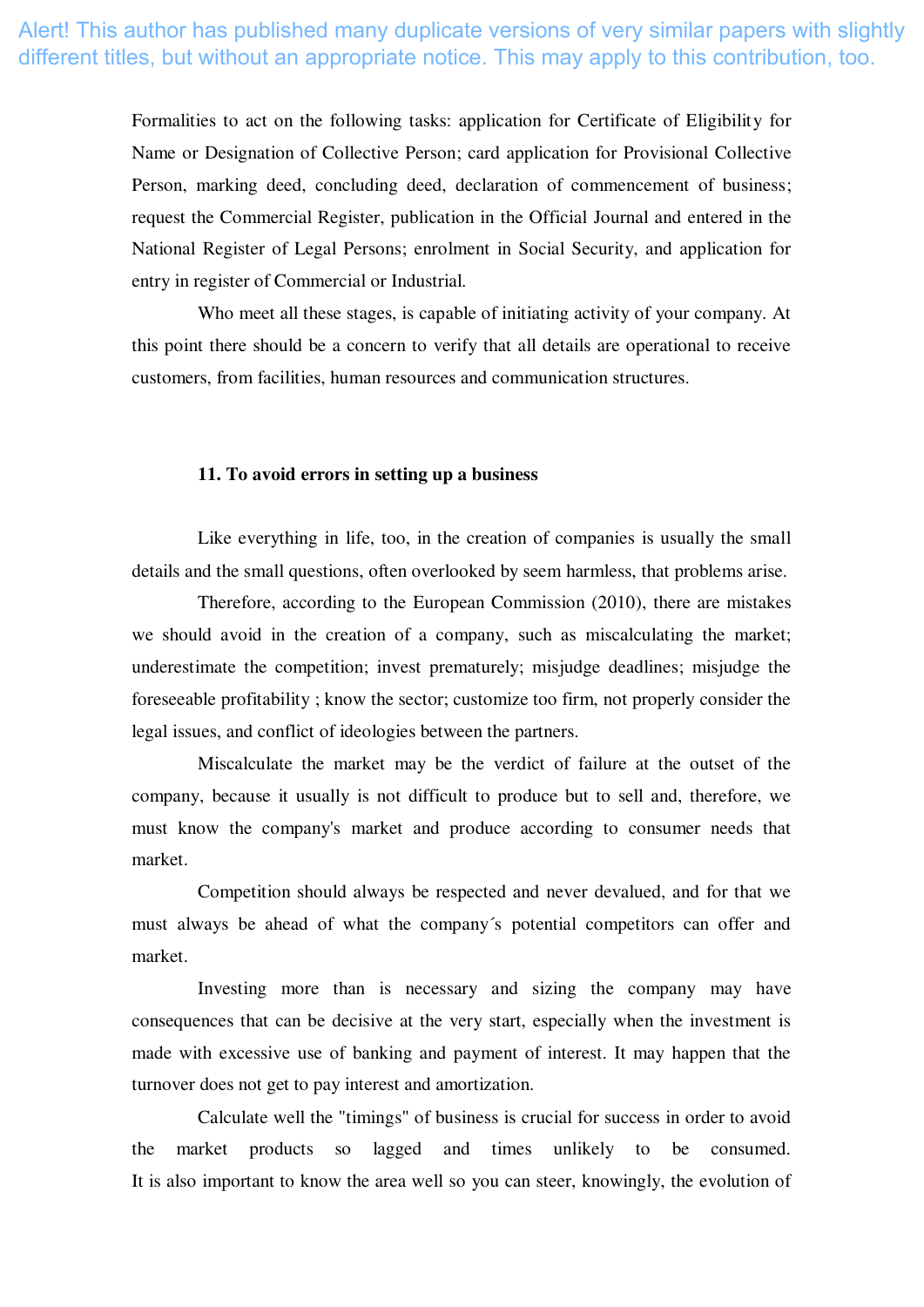the company. Importantly, though, not all focus on one person, but working in a team, with diverse opinions of each, can only bring benefits to businesses.

## **12. Aspects to take into account when setting up a company**

In this era of globalization and ease of movement of information, protecting the results of innovative businesses through Intellectual Property is critical (empresanahora, 2010). The Intellectual Property consists of Industrial Property and the Copyright and relates to human creations, including the level of inventions and artistic and literary works. With respect to the Intellectual Property with the provisions of its code are: patents, utility models, trademarks and other distinctive signs. Much of the national and European public policy, to which Portugal is subject, are all geared towards innovation, hence this issue is essential for any business wishing to succeed.

In the context of policies to simplify administration, creation of company and brand at the time nowadays is a reality that prevents economic agents from getting lost in the lengthy bureaucratic processes. The creation of enterprises through this initiative, in Portugal, is a simple process that includes the following phases: choosing a name and a social pre-approved pact for the company in any office "On the Spot Firm"; deposit the social capital in any bank; designate a Accountant; and submit a declaration of commencement of activity in the service of "On the Spot Firm" or the Finance Service. The choice of the mark, too, is relatively simple and can be made from a stock of firms and marks.

In terms of financial support for business creation there are several tools available, including the NSRF (National Strategic Reference Framework) and PRODER (Rural Development Programme). There are several entities on the other hand, who see support for the creation of new businesses, such as business opportunities. In this case, I refer to banks and financial, among others, firms "Business Angels".

Innovation and entrepreneurship are new challenges in a globalized era and all that concerns them should be taken seriously as a matter of survival of firms that compete in free markets and highly competitive.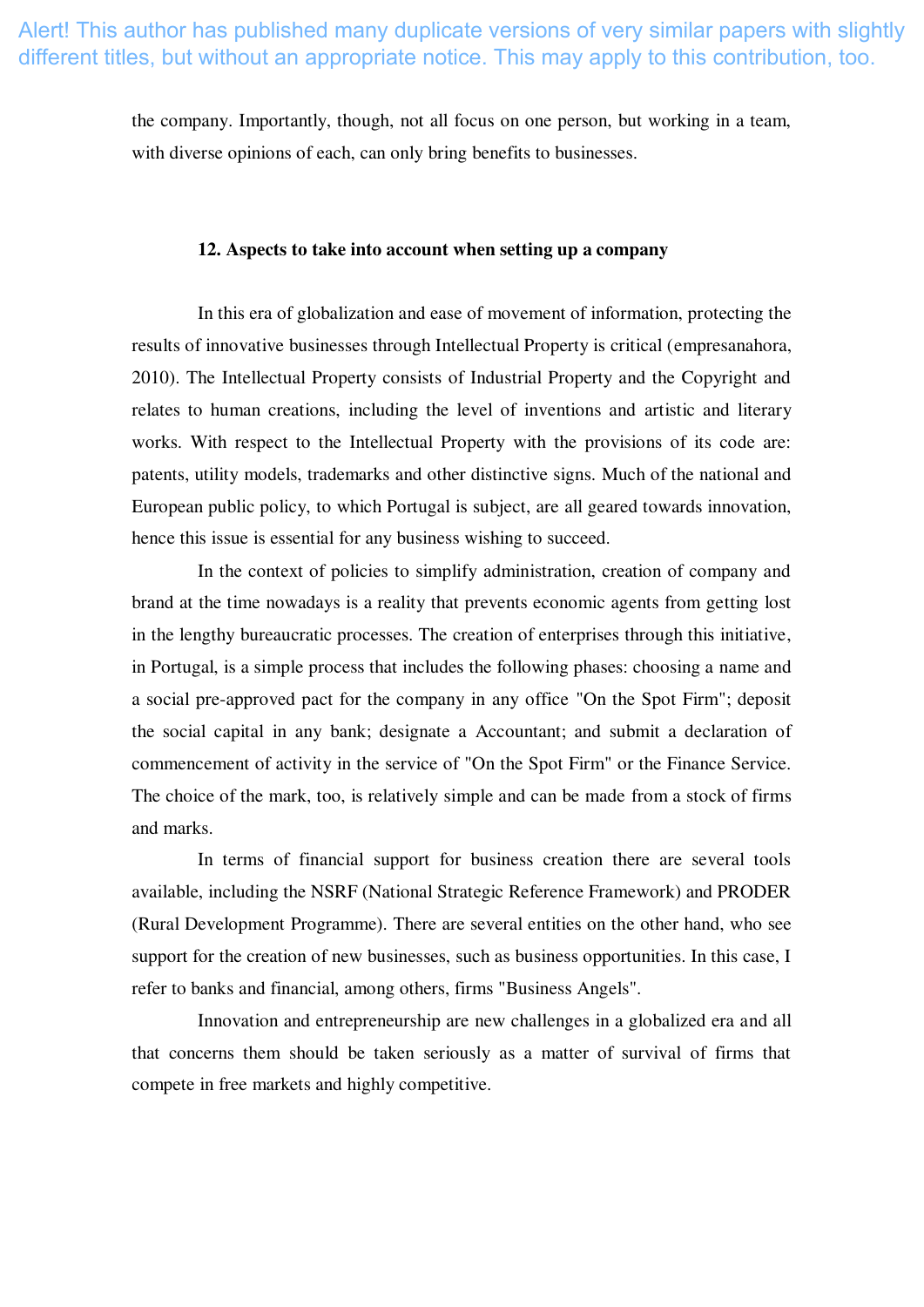#### **13. The need to find a good idea**

The most important element in both the EU-25 (EU) and the United States of America (USA), to create a business is to have a proper idea. Refer to as needed, about 84% of people in the European Union and about 80% in the United States of America. It follows, for similar percentages, the need for adequate financial means of support. About 60% of the population on average for the EU and the U.S., says that having good partners is essential, and finally about 55% in average population indicates how important the change in the family context, with the U.S. to present here a slight advantage over the EU unlike that in the background, possibly a reflection of family structure in the United States of America.

On this issue the Portuguese population has similar views to those of the European Union and the United States of America, ie: 87% consider the existence of an idea as an important element to create a business, 79% means the existence of financial support , 76% having good partners, 72% have a dissatisfaction with the current situation and 64% had been no change in the family context.

But not all EU countries are unanimous in considering the most important element for creating a business. Although most countries consider the existence of an idea as paramount, there are countries such as France, Slovakia, Cyprus and Latvia they consider most important to have funding available to support the initiatives.

Are women, youth and people of the metropolitan areas, the share of EU population that gives more importance to ensuring a good idea to create a viable business.

By analyzing these data we conclude that the existence of good ideas is key to moving forward with new initiatives. Hence, it may be here a little explanation for the difficulty in translating into practice the will to create their own employment manifested, for example, by population.

## **14. The education system and entrepreneurial attitudes**

About 63% of the population of the United States of America (USA) believes that the education system helped in the development of entrepreneurial attitudes against 50% of the European Union (EU). More or less the same percentage of the population,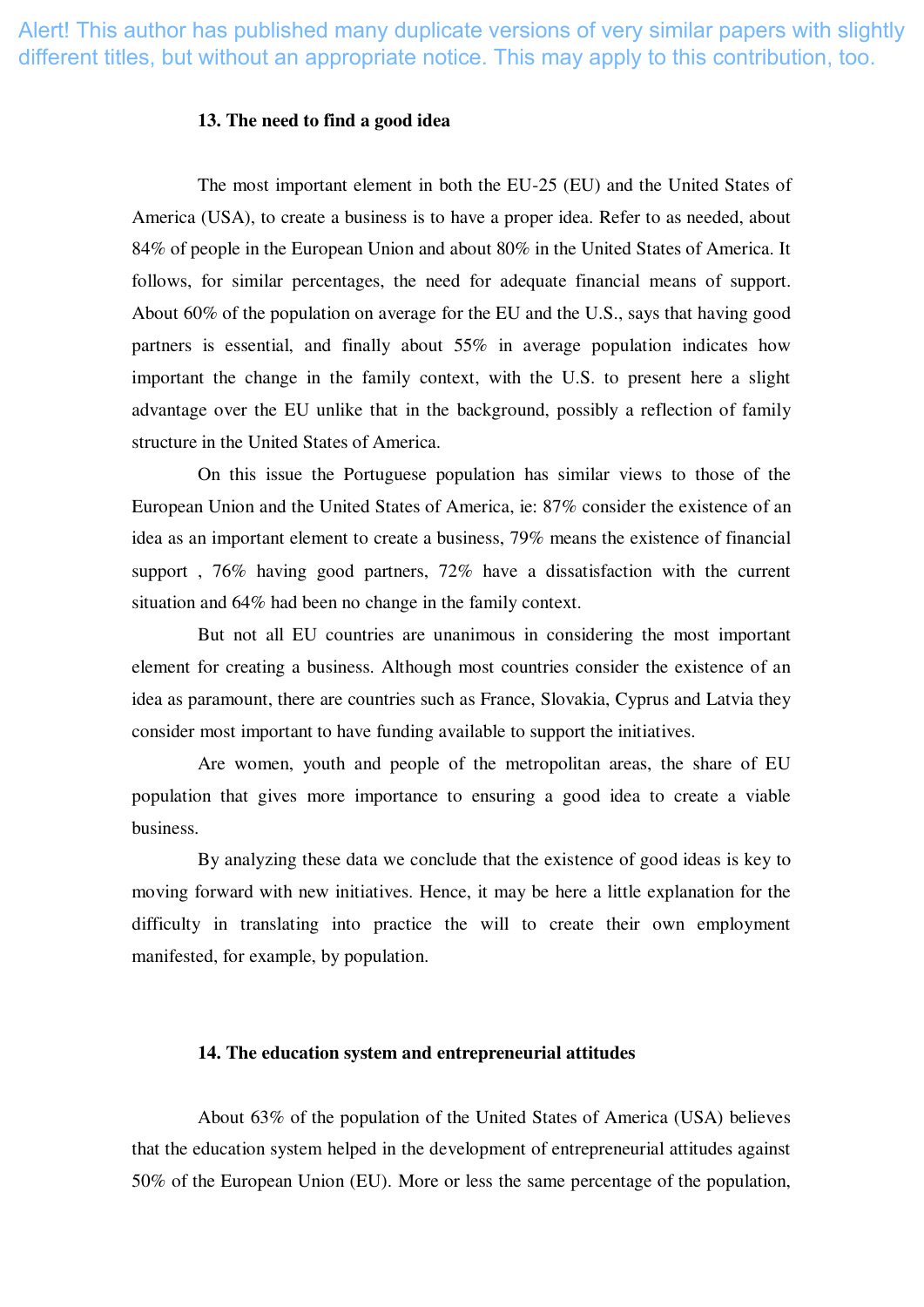in both parts of the world, believes that the educational system helped to better understand the importance of entrepreneurship in society. For the lower slices of the population (around 30%), but always with the United States of America to lead, people believe that the education system was able to arouse their interest to become entrepreneurs.

In Portugal, about 71% of people believe that education helped them to develop entrepreneurial attitudes, almost 75% believe that the school helped them understand the role of entrepreneurship in society and around 50% of the population is opinion that the education they received awakened their interest to become entrepreneurs.

In the European Union are the men and young, between 15 and 24 years, the ones that are of the opinion that the school helped them to develop entrepreneurial attitudes, and to clarify the importance of entrepreneurship in society.

Interestingly when people are asked if participating / participated in any courses related to entrepreneurship at the school, only about 13% of Americans answered yes to 34% of Europeans. What is not is curious, because as it turns out behind the Americans greatly value the school as a means of encouraging entrepreneurship and clarify and then not have a specific course for enterprise, contrary to what is happening with Europeans.

I think there are still many lessons to be drawn from these data and the need to constantly review these settings and make the adjustments necessary and appropriate.

## **15. What prevents people from taking risks**

In the EU 25 (EU), 30% of the population is referred to the possibility of failure in business that prevents economic agents to take risks, 20% say it is the uncertainty of income, 18% the risk of losing control business, 8% uncertainty of employment and personal losses, and 9% of businesses that require too much time and energy. In the United States of America (USA) people's opinions are similar, although the Americans consider that the uncertainty over the income that most frightens the economic time to take risks. Concern in 25% of the people, against 23% for the second answer given with respect to the possibility of failure in business.

In Portugal 32% of the population says it is the possibility of failure that